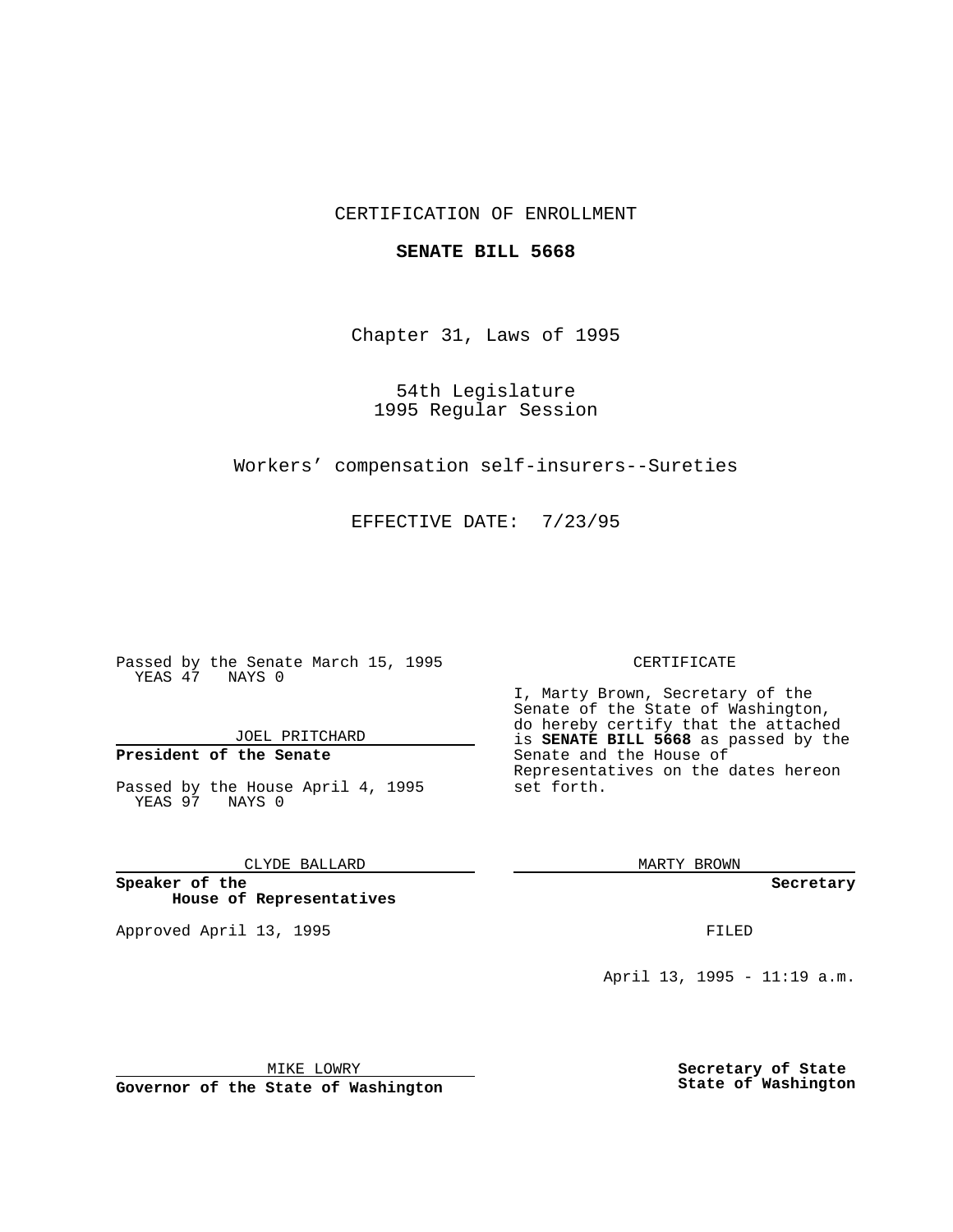# **SENATE BILL 5668** \_\_\_\_\_\_\_\_\_\_\_\_\_\_\_\_\_\_\_\_\_\_\_\_\_\_\_\_\_\_\_\_\_\_\_\_\_\_\_\_\_\_\_\_\_\_\_

\_\_\_\_\_\_\_\_\_\_\_\_\_\_\_\_\_\_\_\_\_\_\_\_\_\_\_\_\_\_\_\_\_\_\_\_\_\_\_\_\_\_\_\_\_\_\_

Passed Legislature - 1995 Regular Session

**State of Washington 54th Legislature 1995 Regular Session**

**By** Senators Hale, Wood, Fraser, Pelz, Prince, Newhouse, A. Anderson, Palmer, Franklin, Hargrove, Bauer, Deccio, C. Anderson, Prentice and Winsley

Read first time 01/31/95. Referred to Committee on Labor, Commerce & Trade.

 AN ACT Relating to sureties for industrial insurance self-insurers; and amending RCW 51.14.020.

BE IT ENACTED BY THE LEGISLATURE OF THE STATE OF WASHINGTON:

 **Sec. 1.** RCW 51.14.020 and 1990 c 209 s 1 are each amended to read as follows:

 (1) An employer may qualify as a self-insurer by establishing to the director's satisfaction that he or she has sufficient financial ability to make certain the prompt payment of all compensation under this title and all assessments which may become due from such employer. Each application for certification as a self-insurer submitted by an employer shall be accompanied by payment of a fee of one hundred fifty dollars or such larger sum as the director shall find necessary for the administrative costs of evaluation of the applicant's qualifications. Any employer who has formerly been certified as a self-insurer and thereafter ceases to be so certified may not apply for certification within three years of ceasing to have been so certified.

 (2)(a) A self-insurer may be required by the director to supplement existing financial ability by depositing in an escrow account in a depository designated by the director, money and/or corporate or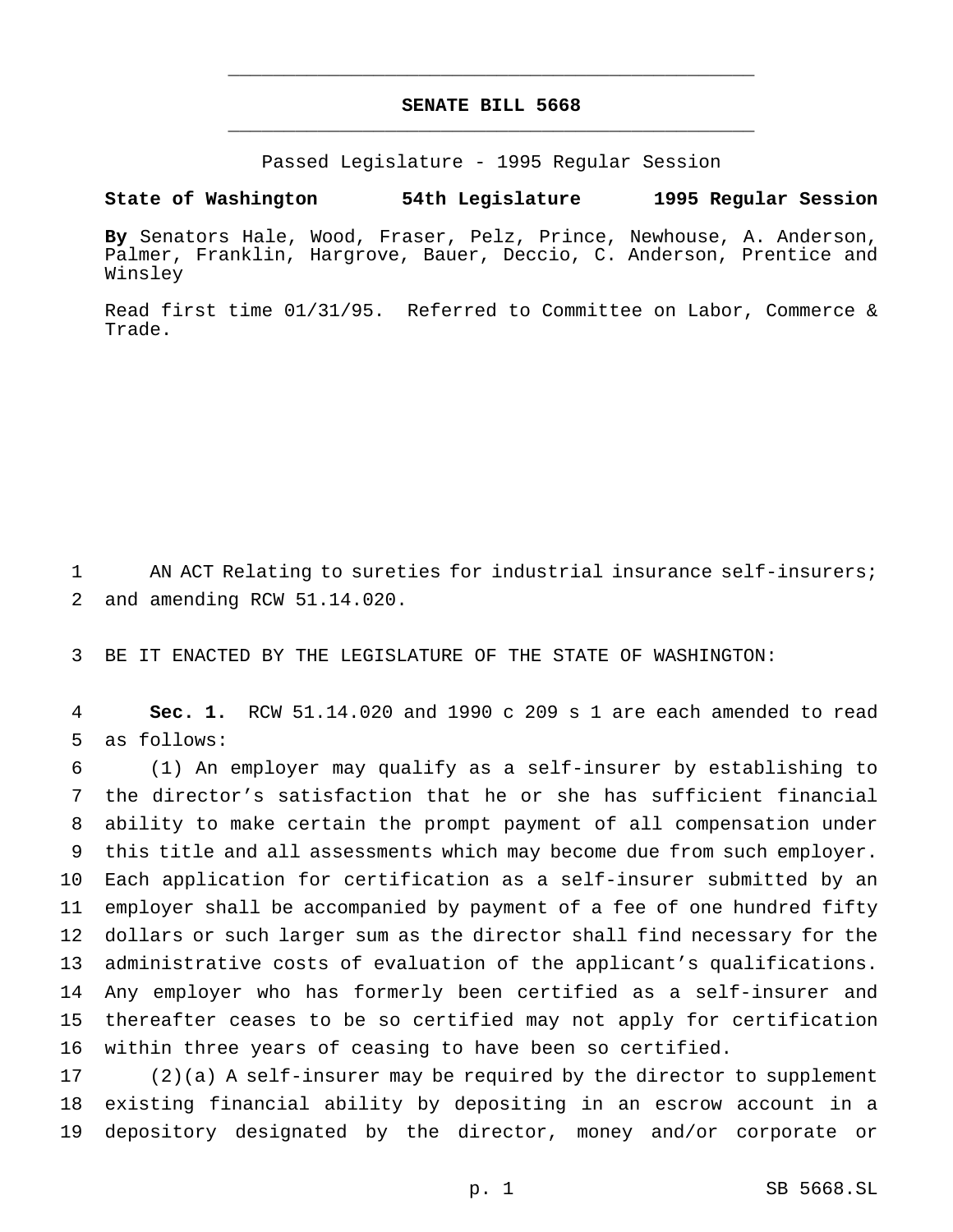governmental securities approved by the director, or a surety bond written by any company admitted to transact surety business in this state, or provide an irrevocable letter of credit issued by a federally or state chartered commercial banking institution authorized to conduct business in the state of Washington filed with the department. The money, securities, bond, or letter of credit shall be in an amount reasonably sufficient in the director's discretion to insure payment of reasonably foreseeable compensation and assessments but not less than the employer's normal expected annual claim liabilities and in no event less than one hundred thousand dollars. In arriving at the amount of money, securities, bond, or letter of credit required under this subsection, the director shall take into consideration the financial ability of the employer to pay compensation and assessments and his or her probable continuity of operation. However, a letter of credit shall be acceptable only if the self-insurer has a net worth of not less than five hundred million dollars as evidenced in an annual financial statement prepared by a qualified, independent auditor using generally accepted accounting principles. The money, securities, bond, 19 or letter of credit so deposited shall be held by the director ( $\epsilon$ 20 secure)) solely for the payment of compensation by the self-insurer and 21 ((to secure payment of)) his or her assessments. In the event of 22 default the self-insurer loses all right and title to, any interest in, 23 and any right to control the surety. The amount of ((security)) surety may be increased or decreased from time to time by the director. The income from any securities deposited may be distributed currently to the self-insurer.

 (b) The letter of credit option authorized in (a) of this subsection shall not apply to self-insurers authorized under RCW 51.14.150 or to self-insurers who are counties, cities, or municipal corporations.

 (3) Securities or money deposited by an employer pursuant to subsection (2) of this section shall be returned to him or her upon his or her written request provided the employer files the bond required by such subsection.

 (4) If the employer seeking to qualify as a self-insurer has previously insured with the state fund, the director shall require the employer to make up his or her proper share of any deficit or insufficiency in the state fund as a condition to certification as a self-insurer.